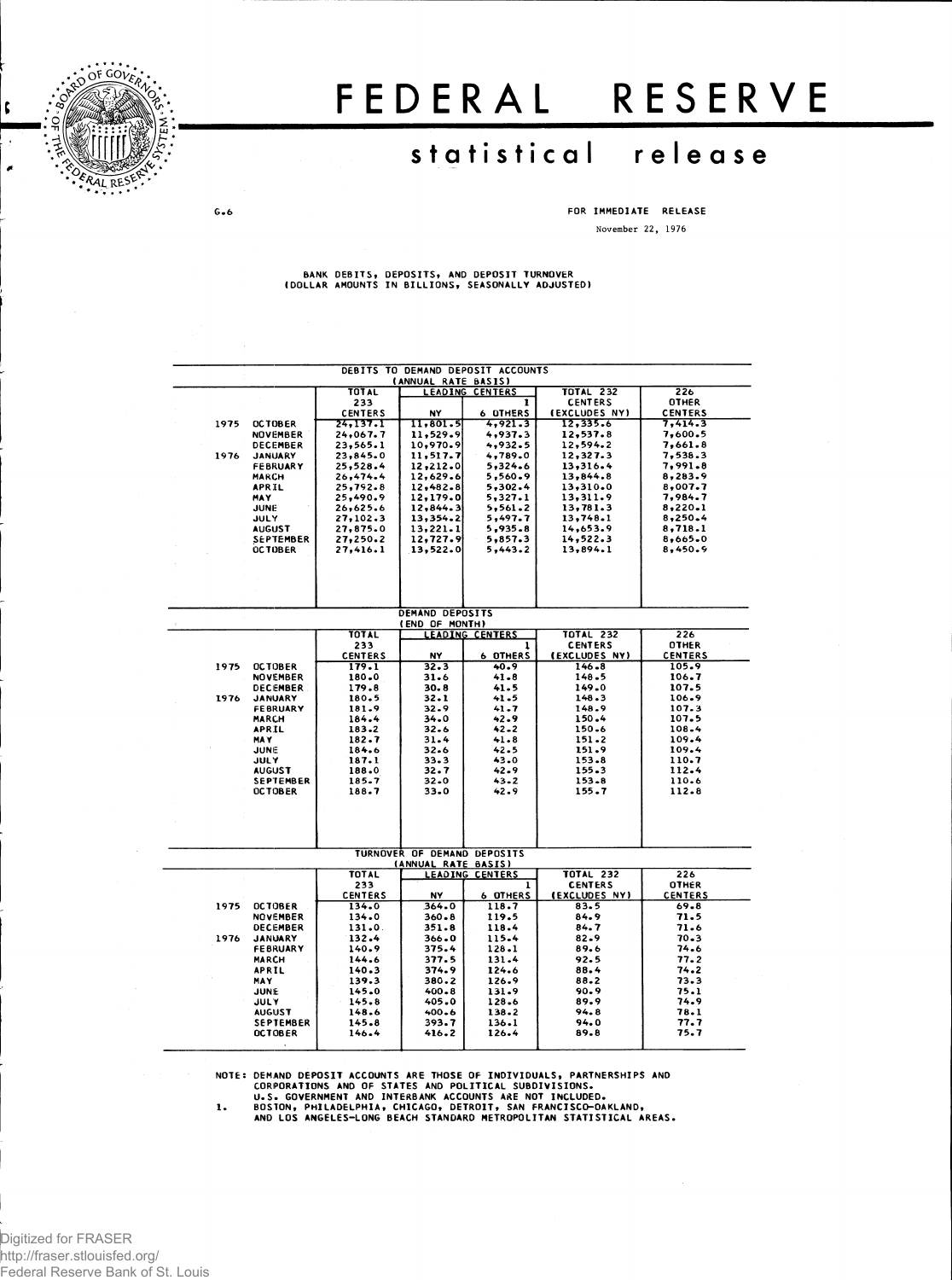|                                        | DEBITS TO DEMAND DEPOSITS |                     |                    | DEMAND DEPOSITS        |                      |                    |               |
|----------------------------------------|---------------------------|---------------------|--------------------|------------------------|----------------------|--------------------|---------------|
|                                        | 1976<br><b>OCTOBER</b>    | PERCENT CHANGE      |                    | <b>DCTOBER</b><br>1976 | PERCENT CHANGE       |                    | ANNUAL RATE   |
|                                        | (MILLIONS OF              | FROM                |                    | (THOUSANDS OF          | FROM                 |                    | OF TURNOVER   |
|                                        | <b>DOLLARS)</b>           | <b>MONTH</b><br>AGO | YEAR<br>AGO        | DOLLARS)               | <b>MONTH</b><br>AG O | YEAR<br>AGO        |               |
| DISTRICT NO. 1 - BOSTON                |                           |                     |                    |                        |                      |                    |               |
| CONNECTICUT:                           |                           |                     |                    |                        |                      |                    |               |
| <b>HARTFORD</b>                        | 130,063.6                 | -6.5                | $+13.0$            | 780,469                | $-10.9$              | $-28.6$            | 157.1         |
| <b>NEW HAVEN</b>                       | 20,744.1                  | $+5.3$              | $+21.8$            | 290,664                | $-2 - 8$             | $-2.4$             | 70.3          |
| NORWICH-GROTON-NEW LONDON              | 5,230.7                   | $-0.6$              | $+19.1$            | 104,752                | $-2.1$               | $-5.5$             | 49.4          |
| WATERBURY                              | 12,258.3                  | $-3.3$              | $+7.5$             | 173,886                | $\dots$              | $-1.3$             | 70.6          |
| <b>MAINE:</b>                          |                           |                     |                    |                        |                      |                    |               |
| <b>BANGOR*</b>                         | 3,959.6                   | $+12.9$             | $+17.1$            | 68,686                 | $+8.8$               | $+16.9$            | 60.1          |
| LEWISTON-AUBURN                        | 3,367.8                   | $-12.9$             | $-14.7$            | 42,470                 | $+12.0$              | $+2.1$             | 83.8          |
| PORTLAND-SOUTH PORTLAND                | 14,727.6                  | $+3.9$              | +24.5              | 189,068                | $+1.4$               | $+1.4$             | 78.4          |
|                                        |                           |                     |                    |                        |                      |                    |               |
| <b>MASSACHUSETTS:</b><br><b>BOSTON</b> | 541,368.7                 | $-8.3$              | $+12.3$            | 3,594,167              | $-0.4$               | $+2.0$             | $150 - 3$     |
| <b>BROCKTON</b>                        | 4,413.9                   | $+ 8$               | $+5.6$             | 80,170                 | -6.7                 | $+9.5$             | $53 - 1$      |
| <b>FALL RIVER</b>                      | 3,156.8                   | $-2.8$              | $+1.7$             | 69,408                 | $-1.5$               | $-6.8$             | 45.1          |
| LAWRENCE-HAVERHILL                     | 7,310.4                   | $-1.1$              | $+8 - 1$           | 164,078                | $-6.5$               | -11.8              | 43.1          |
| <b>LOWELL</b>                          | 4,313.1                   | $-1.3$              | $-3.9$             | 74,991                 | $-5.8$               | $+ 8$              | $55 - 8$      |
| <b>NEW BEDFORD</b>                     | 2,508.8                   | $+3.6$              | $+14.8$            | 66,084                 | $-0.3$               | $+9.4$             | 37.9          |
| PITTSFIELD                             | 3,107.6                   | -1.5                | $+8.8$             | 65,285                 | $-5.0$               | $-2.2$             | 46.4          |
| SPRINGFIELD-CHICOPEE-HOLYOKE           | 19,539.0                  | $-1.0$              | $+18.9$            | 296,494                | $-6.4$               | $-2.5$             | 63.7          |
| <b>WORCESTER</b>                       | 17,888.5                  | $+5.9$              | $+9.4$             | 274,772                | $-4.0$               | $+4.1$             | 63.8          |
| NEW HAMPSHIRE:                         |                           |                     |                    |                        |                      |                    |               |
| CONCORD*                               | 2,513.0                   | $+11.8$             | +24.0              | 43,691                 | $+2.4$               | $+4.2$             | 58.2          |
| <b>MANCHESTER</b>                      | 4,489.4                   | $-3.2$              | $+13.7$            | 78,701                 | $-3 - 8$             | $+6.0$             | 55.9          |
|                                        |                           |                     |                    |                        |                      |                    |               |
| RHODE ISLAND:                          |                           |                     |                    |                        |                      |                    |               |
| PROVIDENCE-WARWICK-PAWTUCKET           | 54,657.9                  | $-10.8$             | $-7.4$             | 779,109                | $+1.4$               | $-.4$              | $70 - 7$      |
| <b>VERMONT:</b>                        |                           |                     |                    |                        |                      |                    |               |
| <b>BURLINGTON*</b>                     | 5,941.0                   | $-8.1$              | $-3.2$             | 124,020                | $+1.9$               | $+1.4$             | 48.4          |
|                                        |                           |                     |                    |                        |                      |                    |               |
| DISTRICT NO. 1 TOTALS                  | 861,560.0                 | $-6 - 8$            | $+11.0$            | 7,360,965              | $-2.1$               | $-3.3$             | 115.8         |
| DISTRICT NO. 2 - NEW YORK              |                           |                     |                    |                        |                      |                    |               |
|                                        |                           |                     |                    |                        |                      |                    |               |
| CONNECTICUT:                           |                           |                     |                    |                        |                      |                    |               |
| <b>BRIDGEPORT</b>                      | 19,398.0                  | $+10.4$             | $+32 - 3$          | 314,355                | $+2 - 8$             | $-1.5$             | $62 - 6$      |
| <b>STAMFORD</b>                        | 15,416.6                  | $+1.6$              | $+12.6$            | 312,924                | $-1.0$               | $-1.0$             | 49.0          |
|                                        |                           |                     |                    |                        |                      |                    |               |
| <b>NEW JERSEY:</b>                     | 42, 185.6                 | $+2.0$              | $+69.3$            | 454,151                | $+7.1$               | $+2.2$             | 96.1          |
| <b>JERSEY CITY</b><br><b>NEWARK</b>    | 158,691.0                 | $-5.6$              | $+10.9$            | 2,005,203              | -.6                  | $+1.9$             | 78.9          |
| PATERSON-CLIFTON-PASSAIC               | 86,158.5                  | -6.7                | $+11.6$            | 1,496,585              | $+4.8$               | $+3.7$             | 58.9          |
|                                        |                           |                     |                    |                        |                      |                    |               |
| <b>NEW YORK:</b>                       |                           |                     |                    |                        |                      |                    |               |
| <b>BINGHAMTON</b>                      | 13,331.8                  | $-24.6$             | $+54.9$            | 196,013                | $+2.0$               | $+11.4$            | 66.7          |
| <b>BUFFALD</b>                         | 54,667.9                  | $\ddotsc$           | $-14.9$            | 1,007,817              | $+10.2$              | $+4.3$             | 56.9          |
| <b>NEW YORK</b>                        | 13,521,969.8              | $+6.2$              | $+14.6$            | 33,024,857             | $+3.3$<br>$-1.7$     | $+2.1$             | 416.2<br>70.1 |
| <b>ROCHESTER</b>                       | 53,806.3<br>37,446.5      | $+8.8$<br>-5.2      | $+18.4$<br>$+13.0$ | 760,873<br>506,592     | $-4.3$               | $+ 0.8$<br>$+ 0.4$ | 72.3          |
| <b>SYRACUSE</b><br>UTICA-ROME          | 7,561.5                   | $+3.2$              | $+17.8$            | 190,919                | $+2 - 9$             | $+5.2$             | 40.2          |
|                                        |                           |                     |                    |                        |                      |                    |               |
| DISTRICT NO. 2 TOTALS                  | 14,010,633.4              | $+5.9$              | $+14.5$            | 40,270,289             | $+3.1$               | $+2.1$             | 353.3         |
| DISTRICT NO. 3 - PHILADELPHIA          |                           |                     |                    |                        |                      |                    |               |
| <b>DELAWARE:</b>                       |                           |                     |                    |                        |                      |                    |               |
| WILMINGTON                             | 107,455.9                 | $-8.7$              | $+12.6$            | 802,525                | $+10.1$              | $+11.8$            | 140.3         |
|                                        |                           |                     |                    |                        |                      |                    |               |
| <b>NEW JERSEY:</b><br>ATLANTIC CITY    | 6, 591.5                  | $-1.1$              | $+4.0$             | 214,403                | $-0.7$               | $+2.0$             | $30 - 6$      |
| <b>TRENTON</b>                         | 77,986.5                  | $-24.9$             | $+2.4$             | 532,422                | $+15.4$              | $+35.7$            | 156.9         |
|                                        |                           |                     |                    |                        |                      |                    |               |
| <b>PENNSYLVANIA:</b>                   |                           |                     |                    |                        |                      |                    |               |
| <b>ALTOONA</b>                         | 2,398.6                   | $-10.2$             | $+13.6$            | 80,918                 | $-2.0$               | -8.6               | $29 - 3$      |
| <b>HARRISBURG</b>                      | 19,281.9                  | $-0.3$              | $+15.4$            | 441,959                | $+ 8$                | $+1.4$             | 43.8          |
| <b>JOHNSTOWN</b>                       | 5,430.1                   | +6.5<br>$+6.8$      | $+8.2$<br>$+34.5$  | 151,381                | $+6.1$<br>$+1.7$     | $+1.1$<br>$^{+.7}$ | 36.9<br>74.2  |
| LANCASTER<br>LEBANON*                  | 38,288.2<br>1,098.6       | -9.2                | $-5.8$             | 520,180<br>40,184      | $+5.4$               | $+18.4$            | $28 - 1$      |
| ALLENTOWN-EASTON-BETHLEHEM             | 14,917.6                  | $-.4$               | $+0.9$             | 411,935                | $+7.8$               | $+4.5$             | 37.6          |
| PHILADELPHIA                           | 636,728.0                 | $+2.8$              | $+6.5$             | 5,468,890              | $+2.5$               | $+1.5$             | 117.8         |
| <b>READING</b>                         | 15,993.5                  | $+3.3$              | $+8.2$             | 349,360                | $+ 0.6$              | $+3.3$             | 45.9          |
| <b>SCRANTON</b>                        | 6,030.4                   | -1.9                | $+13.7$            | 198,052                | $+7.0$               | $+5.6$             | 31.5          |
| WILKES-BARRE-HAZELTON                  | 11,015.2                  | $-.1$               | $+7.4$             | 324,858                | $+7.2$               | $+2.4$             | $35 - 1$      |
| WILLIAMSPORT*                          | 3,649.3                   | $+4.2$              | $+15.8$            | 100,196                | $-0.8$               | $+1.8$             | 36.3          |
| <b>YORK</b>                            | 7,969.7                   | $+1.0$              | $+6 - 4$           | 241,641                | $-2.2$               | $+7.6$             | $33 - 3$      |
| DISTRICT NO. 3 TOTALS                  | 954,834.9                 | $-1.7$              | $+7.9$             | 9,878,904              | $+3.9$               | $+4.1$             | 98.5          |

## **BANK DEBITS, END-OP-MONTH DEPOSITS, A ND DEPOSIT TURNOVER**

 $\mathbf{I}$ 

 $\ddot{\phantom{0}}$ 

\* CITY ONLY (OR) NOT AN SMSA BUT REPORTED ON A COUNTY BASIS.<br>DEBITS — SEASONALLY ADJUSTED ANNUAL RATE.<br>DEMAND DEPOSITS — END OF MONTH SEASONALLY ADJUSTED FIGURES.<br>TURNOVER — SEASONALLY ADJUSTED ANNUAL RATE OF DEBITS DIVIDE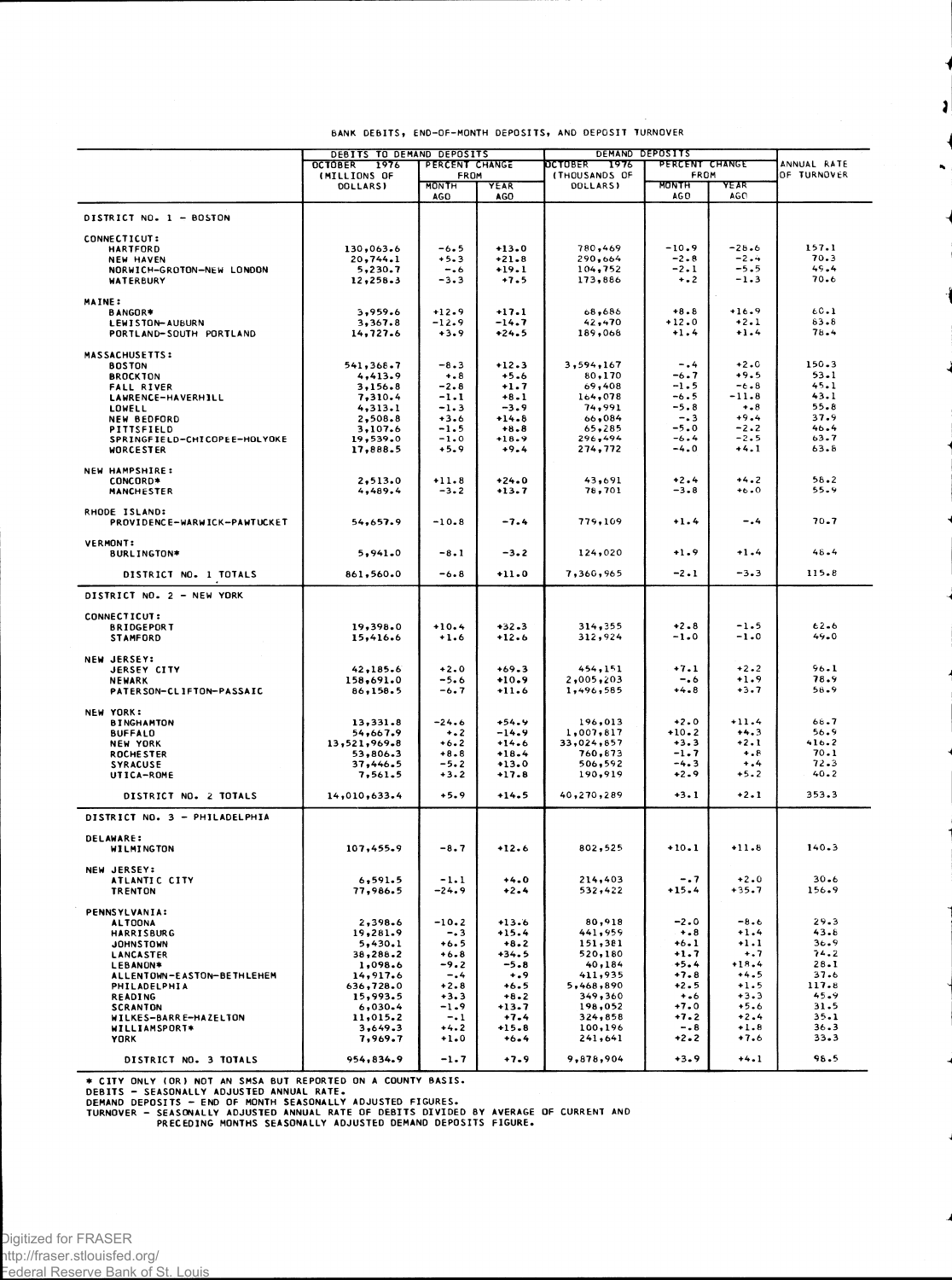| BANK DEBITS, END-OF-MONTH DEPOSITS, AND DEPOSIT TURNOVER |  |  |  |
|----------------------------------------------------------|--|--|--|
|----------------------------------------------------------|--|--|--|

|                                          | DEBITS TO DEMAND DEPOSITS              |                        | DEMAND DEPOSITS     |                                         |                               |                   |                            |
|------------------------------------------|----------------------------------------|------------------------|---------------------|-----------------------------------------|-------------------------------|-------------------|----------------------------|
|                                          | 1976<br><b>OCTOBER</b><br>(MILLIONS OF | PERCENT CHANGE<br>FROM |                     | <b>OCTOBER</b><br>1976<br>(THOUSANDS OF | PERCENT CHANGE<br><b>FROM</b> |                   | ANNUAL RATE<br>OF TURNOVER |
|                                          | DOLLARS)                               | <b>MONTH</b>           | YEAR                | DOLLARS)                                | MONTH                         | YEAR              |                            |
|                                          |                                        | <b>AGO</b>             | <b>AGO</b>          |                                         | AGO                           | <b>AGO</b>        |                            |
| DISTRICT NO. 4 - CLEVELAND               |                                        |                        |                     |                                         |                               |                   |                            |
| <b>KENTUCKY:</b><br>LEXINGTON            | 8,659.8                                | $-15.8$                | $+3.2$              | 275,159                                 | $+2.3$                        | $+6.7$            | $31 - 8$                   |
| OHIO:                                    |                                        |                        |                     |                                         |                               |                   |                            |
| <b>AKRON</b>                             | 47,986.9                               | $+5.4$                 | $+19.2$             | 544,019                                 | $-5 - 2$                      | $+1.7$            | 85.9                       |
| CANTON<br>CINCINNATI                     | 17,358.2<br>107,441.5                  | $^{+.6}$<br>-6.4       | $+11.5$<br>$+12.5$  | 353,093<br>1,372,830                    | $+7.5$<br>+2.5                | +6.0<br>$+5.6$    | 50.9<br>79.2               |
| <b>CLEVELAND</b>                         | 224,673.3                              | $-8.1$                 | $+3 - 1$            | 2,506,137                               | $+3.4$                        | $+3.2$            | 91.2                       |
| <b>COLUMBUS</b>                          | 146,802.2                              | $+12.1$                | $+5.3$              | 1,115,676                               | $+4.2$                        | $+9.4$            | 134.3                      |
| <b>DAYTON</b>                            | 38,361.5                               | $-4.1$                 | $+10.5$             | 760,870                                 | $+ 2$                         | $+7.6$            | 50.5                       |
| HAMILTON-MIDDLETOWN                      | 8,645.8                                | +2.3                   | $+21.8$             | 172,680                                 | $+8 - 2$                      | $+13.0$           | 52.0                       |
| LIMA                                     | 8,736.3                                | -. 5                   | $+8.4$              | 163,190<br>145,690                      | $+1 - 2$                      | $+1.5$<br>$+3.6$  | 53.9<br>39.0               |
| <b>LORAIN-ELYRIA</b><br>MANSFIELD        | 5,636.1<br>5,954.5                     | $+3.8$<br>$+25.9$      | $+6.4$<br>$+29.4$   | 113,480                                 | $+1.7$<br>+6.9                | $-11.1$           | 54.2                       |
| <b>SPRINGFIELD</b>                       | 3,249.0                                | $-3.8$                 | $-2.8$              | 100,157                                 | $+13.1$                       | $+10.2$           | 34.4                       |
| STEUBENVILLE-WEIRTON, W. VA.             | 4,424.1                                | $+2.1$                 | $+19.3$             | 126,769                                 | $+6.0$                        | $+9.0$            | 35.9                       |
| <b>TOLEDO</b>                            | 38,964.5                               | $+6.3$                 | $+19.7$             | 632,278                                 | $+3.2$                        | $+6.0$            | 62.6                       |
| YOUNGSTOWN-WARREN                        | 16,489.9                               | $-7.0$                 | $+4.8$              | 386,675                                 | $+4.0$                        | $+3.1$            | 43.5                       |
| <b>PENNSYLVANIA:</b>                     |                                        |                        |                     |                                         |                               |                   |                            |
| ERIE                                     | 12,502.2                               | $+4.4$                 | $+17.0$             | 246,438                                 | $-1.6$                        | $-3.6$            | $50 - 3$                   |
| PITTSBURGH                               | 445,390.0                              | -3.7                   | $-6.6$              | 3,247,603                               | $+5.6$                        | -4.0              | 140.9                      |
|                                          |                                        |                        |                     |                                         |                               |                   |                            |
| WEST VIRGINIA:                           |                                        |                        |                     |                                         |                               |                   |                            |
| <b>WHEELING</b>                          | 7,872.2                                | $+8.6$                 | $+15.5$             | 195,400                                 | $+5.7$                        | $+6.5$            | 41.4                       |
| DISTRICT NO. 4 TOTALS                    | 1,149,148.0                            | $-2.2$                 | $+2.0$              | 12,458,144                              | $+3.5$                        | +2.6              | $93 - 8$                   |
| DISTRICT NO. 5 - RICHMOND                |                                        |                        |                     |                                         |                               |                   |                            |
| DISTRICT OF COLUMBIA:<br>WASHINGTON      | 223,776.8                              | -6.7                   | $+4.2$              | 3,645,155                               | - . 8                         | $+5.6$            | 61.2                       |
| <b>MARYLAND:</b><br><b>BALTIMORE</b>     | 182,316.1                              | -6. 7                  | $+13.8$             | 1,864,122                               | $^{+8}$                       | $+3.9$            | 98.2                       |
| NORTH CAROLINA:                          |                                        |                        |                     |                                         |                               |                   |                            |
| <b>ASHEVILLE</b>                         | 7,847.2                                | -.4                    | $+25.0$             | 126,972                                 | $+4.2$                        | $+14.0$           | 63.1                       |
| CHARLOTTE                                | 60,081.4                               | $-.8$                  | $+4.6$              | 701,505                                 | $+ - 3$                       | $+5.6$            | $85 - 8$                   |
| <b>DURHAM</b><br><b>FAYETTEVILLE</b>     | 11,864.5<br>5,109.7                    | $-2.7$<br>$+11.1$      | $+21.6$<br>+20.7    | 163,957<br>117,543                      | $+2.9$<br>$+3.2$              | $-4.7$<br>$+8.2$  | 73.4<br>44.1               |
| GREENSBORD-HIGH PT.-WINS-SALEM           | 60,715.8                               | $+11.9$                | $+8 - 2$            | 633,154                                 | $+2.7$                        | $+4.7$            | 97.2                       |
| RALEIGH                                  | 52,567.8                               | $+11.9$                | $+17.9$             | 383,417                                 | -13.2                         | $+3.0$            | 127.4                      |
| WILMINGTON                               | 4,485.3                                | $-1.3$                 | $+2.9$              | 84,369                                  | $-5.8$                        | -1.1              | 51.6                       |
| SOUTH CAROLINA:                          |                                        |                        |                     |                                         |                               |                   |                            |
| CHARLESTON<br><b>COLUMBIA</b>            | 9,368.3<br>31,521.7                    | $-2.8$<br>$+6.6$       | $-.7$<br>$+9.4$     | 244,331<br>388,778                      | $+8.6$<br>$-2 - 2$            | $+5.4$<br>$+8.7$  | 39.9<br>80.2               |
| <b>GREENVILLE</b>                        | 14,803.5                               | -.3                    | $+7.0$              | 302,133                                 | $+5.4$                        | $+8.4$            | $50 - 3$                   |
| VIRGINIA:                                |                                        |                        |                     |                                         |                               |                   |                            |
| LYNCHBURG                                | 6,349.1                                | $-7.8$                 | $+17.4$             | 127,195                                 | $+6.0$                        | $+1.1$            | 51.4                       |
| NEWPORT NEWS-HAMPTON                     | 9,243.6                                | $+1.0$                 | $+5.7$              | 215,833                                 | $+6.8$                        | $+9.8$            | 44.2                       |
| NORFOLK-VA. BEACH-PORTSMOUTH<br>RICHMOND | 33,214.6<br>112,070.6                  | $+0$                   | $+10.5$<br>$+12.2$  | 614,024<br>747,507                      | $+1.5$<br>$\ddotsc$           | $+3.0$<br>$+3.5$  | 54.5<br>149.9              |
| ROANOKE                                  | 15,857.8                               | $+6.4$<br>$+ 5$        | $+17.8$             | 231,471                                 | -7.6                          | $+5.8$            | $65 - 8$                   |
|                                          |                                        |                        |                     |                                         |                               |                   |                            |
| WEST VIRGINIA:                           |                                        |                        |                     |                                         |                               |                   |                            |
| <b>CHARLESTON</b>                        | 32,546.2                               | $+5.2$                 | $+44.1$             | 382,825                                 | +13.9                         | $+26.3$           | 90.5                       |
| HUNTINGTON-ASHLAND, KY.                  | 14,440.5                               | -16.3                  | $+20-3$             | 267,197                                 | $+1.8$                        | +14.7             | 54.5                       |
| DISTRICT NO. 5 TOTALS                    | 888,180.7                              | $-1.2$                 | $+10.8$             | 11,241,488                              | $^{+4}$                       | $+5.8$            | 79.2                       |
| DISTRICT NO. 6 - ATLANTA                 |                                        |                        |                     |                                         |                               |                   |                            |
| <b>ALABAMA:</b>                          |                                        |                        |                     |                                         |                               |                   |                            |
| <b>BIRMINGHAM</b>                        | 73,893.1                               | $-3.9$                 | $+18.8$             | 979,929                                 | $+2.5$                        | $+7.3$            | 76.3                       |
| <b>GADSDEN</b><br>HUNTSVILLE             | 1,694.8<br>5,932.3                     | $+8.1$<br>$+2.1$       | $+26.4$<br>$+26.0R$ | 58,413<br>135,918                       | -4.4<br>$-2 - 2$              | $-3.9$<br>$-1.0$  | 28.4<br>$43 - 2$           |
| MOBILE                                   | 18,041.4                               | $+4.5$                 | $+6.4$              | 406,056                                 | $-0.4$                        | $+6.5$            | 44.3                       |
| MONTGOMERY<br><b>TUSCALOOSA</b>          | 12,315.5<br>3,625.6                    | $+3.7$<br>$+4.3$       | $+16.1$<br>$+1.0$   | 280,115<br>97,418                       | $+5.6$<br>$+5.1$              | $+5.1$<br>$+6.6$  | $45 - 2$<br>38.1           |
| <b>FLORIDA:</b>                          |                                        |                        |                     |                                         |                               |                   |                            |
| FT. LAUDERDALE-HOLLYWOOD                 | 32,133.0                               | $-5.9$                 | $+34.1$             | 867,496                                 | $+5.3$                        | $+27.1$           | 38.0                       |
| <b>JACKSONVILLE</b>                      | 74,205.5                               | $+3.5$                 | 116.5               | 558,163                                 | $-1 - 2$                      | $-5.9$            | 132.1                      |
| MIAMI<br>ORLANDO                         | 120,646.4                              | $+4.6$<br>$+12.8$      | $+31.0$<br>$+23.5$  | 2,478,588                               | $+ 0.6$<br>$-5.2$             | $+6.2$<br>$+18.0$ | 48.8<br>$52 - 8$           |
| PENSACOLA                                | 26,164.4<br>9,117.6                    | $+4.3$                 | $+2 - 8$            | 482,518<br>257,562                      | $-3.7$                        | $-11.0$           | 34.7                       |
| <b>TALLAHASSEE</b>                       | 13,764.0                               | $+6.9$                 | -17.7               | 145,629                                 | $-4-2$                        | +23.5             | 92.5                       |
| TAMPA-ST. PETERSBURG                     | 54,825.8                               | -9.3                   | $+8.2$              | 1,056,459                               | $+1.6$                        | $+5.8$            | 52.3                       |
| WEST PALM BEACH                          | 16,535.9                               | $+5.0$                 | $+23.3$             | 602,226                                 | -4.9                          | $-.1$             | $26 - 8$                   |

R – PREVIOUS PERIOD REVISED.<br>DEBITS – SEASONALLY ADJUSTED ANNUAL RATE.<br>DEMAND DEPOSITS – END OF MONTH SEASONALLY ADJUSTED FIGURES.<br>TURNOVER – SEASONALLY ADJUSTED ANNUAL RATE OF DEBITS DIVIDED BY AVERAGE OF CURRENT AND<br>PREC

 $\vert$  f

 $\mathbf{r}$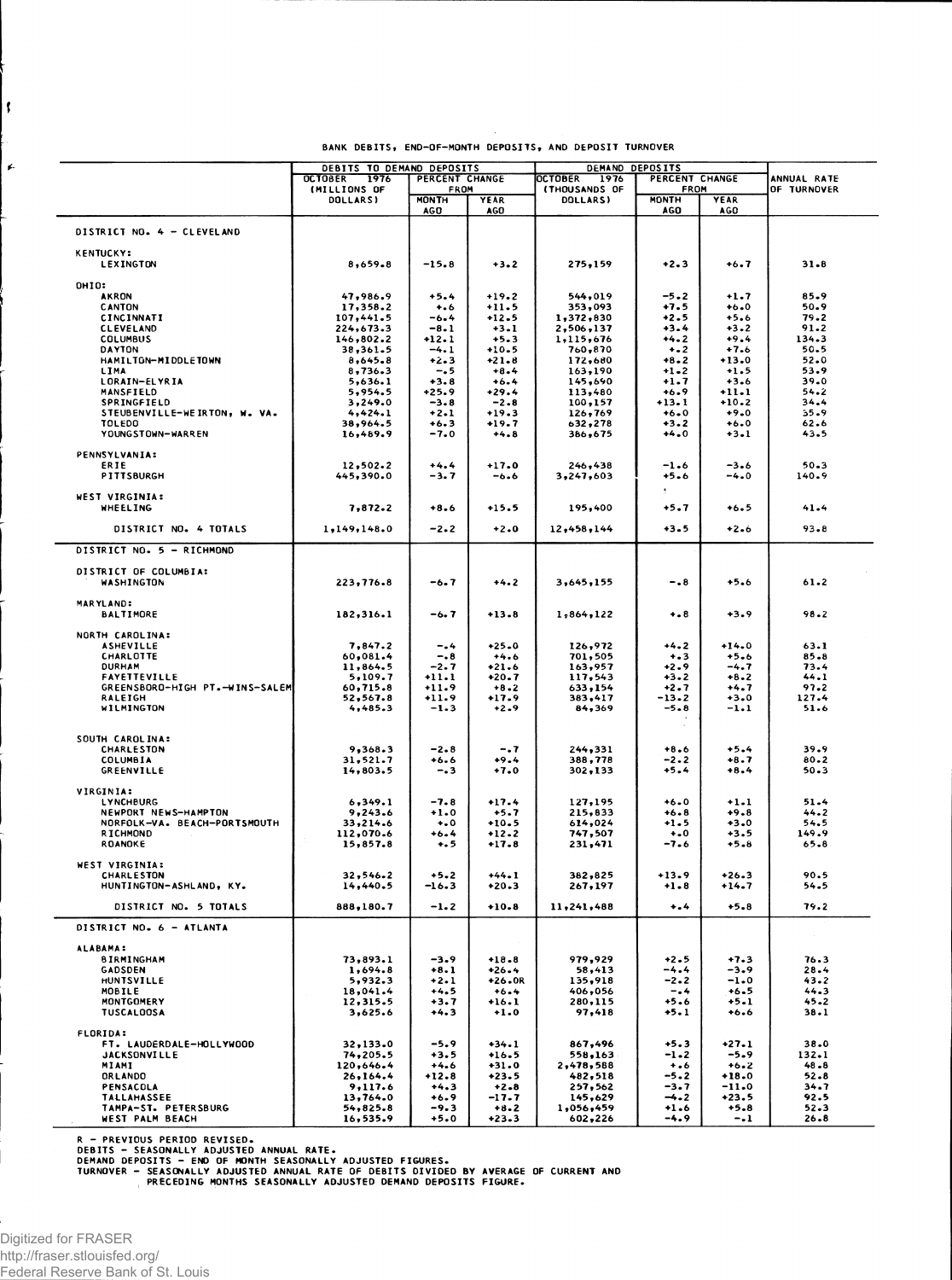|                                                   | DEBITS TO DEMAND DEPOSITS<br><b>OCTOBER</b><br>7976 | PERCENT CHANGE              |                    | <b>OCTOBER</b><br>1976           | DEMAND DEPOSITS<br>PERCENT CHANGE |                  | ANNUAL RATE  |  |
|---------------------------------------------------|-----------------------------------------------------|-----------------------------|--------------------|----------------------------------|-----------------------------------|------------------|--------------|--|
|                                                   | (MILLIONS OF<br>DOLLARS)                            | FROM<br><b>MONTH</b><br>AGO | YEAR<br>AGU        | <b>(THOUSANDS OF</b><br>DOLLARS) | FROM<br>MONTH<br>AGO.             | YEAR<br>AGO      | OF TURNOVER  |  |
| DISTRICT NO. 6 - CONTINUED                        |                                                     |                             |                    |                                  |                                   |                  |              |  |
| GEORGIA:                                          |                                                     |                             |                    |                                  |                                   |                  |              |  |
| <b>ALBANY</b>                                     | 2,794.6                                             | $+5.4$                      | $+9.1$             | 72,478                           | $+7.9$                            | $+3.1$           | 40.0         |  |
| <b>ATLANTA</b>                                    | 313,701.3                                           | $+1.1$                      | $+20.0$            | 2,624,479                        | $+6.1$                            | $+15.8$          | 123.1        |  |
| <b>AUGUSTA</b>                                    | 10,140.4                                            | $+ 0.9$                     | $+48.4$            | 208,876                          | $+1.5$                            | $+10.3$          | 48.9         |  |
| <b>COLUMBUS</b>                                   | 6,623.3                                             | $+3.2$                      | $+14.1$            | 162,687                          | $+3.0$                            | $+5.9$           | 41.3         |  |
| <b>MACON</b>                                      | 10,537.5                                            | $+5.2$                      | $+3.7k$            | 205,682                          | $+2.7$                            | $+1.0$           | 51.9         |  |
| SAVANNAH                                          | 17,434.5                                            | $+1.3$                      | $+36.7$            | 188,024                          | $+2.1$                            | $+11.7$          | 93.7         |  |
| LOUSIANA:                                         |                                                     |                             |                    |                                  |                                   |                  |              |  |
| <b>BATON ROUGE</b>                                | 25,884.4                                            | $-4.4$                      | $-8.6$             | 406,986                          | $+ 3 3$                           | $+18.7$          | 63.7         |  |
| LAFAYETTE                                         | 5,690.3                                             | $-5.2$                      | $+5.9$             | 186,875                          | $+7.1$                            | $+13.1$          | $31 - 5$     |  |
| LAKE CHARLES<br>NEW ORLEANS                       | 4,484.0<br>72,924.1                                 | $-0.2$                      | $+23.8$            | 169,780                          | $-2 - 2$                          | $+14.4$          | $26 - 1$     |  |
|                                                   |                                                     | $-5.2$                      | $+6.3$             | 1,441,316                        | $-1.9$                            | $+6.1$           | 50.1         |  |
| MISSISSIPPI:<br><b>JACKSON</b>                    | 27,298.2                                            | $-5.2$                      | $+32.1$            | 557,725                          | $-6.9$                            | $+12.4$          | 47.2         |  |
| <b>TENNESSEE:</b>                                 |                                                     |                             |                    |                                  |                                   |                  |              |  |
| <b>CHATTANOOGA</b>                                | 16,891.2                                            | $+1.7$                      | $+7.9$             | 335,695                          | $+12.6$                           | $+5.5$           | 53.3         |  |
| KNOXVILLE                                         | 21,001.8                                            | $-0.6$                      | $+6.0$             | 366,810                          | $+ 0.5$                           | $+4.2$           | 57.4         |  |
| NASHVILLE                                         | 60,570.5                                            | $-2.3R$                     | $+13.6$            | 802,560                          | $+5.0R$                           | $+6.3$           | 77.3         |  |
| DISTRICT NO. 6 TOTALS                             | 1,058,871.0                                         | $+0.0R$                     | $+17.0R$           | 16,136,463                       | $+1.4R$                           | $+8.6$           | $66 - 1$     |  |
| DISTRICT NO. 7 - CHICAGO                          |                                                     |                             |                    |                                  |                                   |                  |              |  |
| ILLINOIS:                                         |                                                     |                             |                    |                                  |                                   |                  |              |  |
| BLOOMINGTON-NORMAL                                | 8,001.2                                             | $+ 2$                       | $+11.8$            | 170,319                          | $+2.6$                            | $+8.7$           | 47.6         |  |
| CHAMPAIGN-URBANA                                  | 5,545.9                                             | $-9.4$                      | $-6.8k$            | 195,625                          | $-1 - 4$                          | $+3.1R$          | $26 - 1$     |  |
| CHICAGO                                           | 2,011,862.2                                         | $-12.5$                     | $+15.0$            | 12,559,466                       | $-3.7$                            | $+5.1$           | 157.2        |  |
| DAVENPORT-ROCK ISLAND-MOLINE                      | 20,237.8                                            | $-4.9$                      | $+27.6R$           | 403,489                          | $+2.9$                            | $+4.7R$          | 50.9         |  |
| DECATUR                                           | 8,085.0                                             | $-10.8$                     | $+12.3$            | 155,405                          | $+3.4$                            | $+5.0$           | 52.9         |  |
| PEORIA                                            | 17,468.5                                            | $+2.0$                      | $+5.5$             | 389,628                          | $+3.4$                            | $+4.9$           | 45.6         |  |
| ROCKFORD                                          | 12,323.4                                            | $+5.5$                      | $+23.6$            | 252,349                          | $+5.5$                            | $+3.6$           | 50.1         |  |
| SPRINGFIELD                                       | 15,697.4                                            | $-5.1$                      | $+17.4k$           | 258,152                          | $+1.6$                            | $+3.5R$          | 61.3         |  |
| INDIANA:                                          |                                                     |                             |                    |                                  |                                   |                  |              |  |
| FORT WAYNE                                        | 22,295.9                                            | $-5.3$                      | $+19.8$            | 333,003                          | $+1.7$                            | $+11.4$          | 67.5         |  |
| GARY-HAMMOND-EAST CHICAGO                         | 23,064.8                                            | $-2.8$                      | $+4.3$             | 511,921                          | $-1.2$                            | $+5.1$           | 44.8         |  |
| INDIANAPOLIS                                      | 131,307.6                                           | $-14.3$                     | $+13.7$            | 1,577,019                        | $+18.2$                           | $+17.1$          | 90.2         |  |
| LAFAYETTE-WEST LAFAYETTE                          | 4,731.5                                             | $-1.2$                      | $+1.9$             | 124,034                          | $+2 - 2$                          | $+5.2$           | $38 - 6$     |  |
| MUNCIE                                            | 5,471.1                                             | $-2.6$                      | $+5.9$             | 105,493                          | $-4.4$                            | $-5 - 2$         | $50 - 7$     |  |
| SOUTH BEND                                        | 11,855.9                                            | $-8.0$                      | $+17.1$            | 268,523                          | $+3.8$                            | $+4.1$           | 45.0         |  |
| TERRE HAUTE                                       | 5,094.2                                             | $-2.3$                      | $-0.2$             | 169,901                          | $+5 - 2$                          | $+8.7$           | $30 - 7$     |  |
| IOWA:                                             |                                                     |                             |                    |                                  |                                   |                  |              |  |
| <b>CEDAR RAPIDS</b>                               | 9,269.8                                             | $-3.3$                      | $+9.0$             | 175,128                          | $+1.8$                            | $+2.4$           | 53.4         |  |
| DES MOINES                                        | 55,255.8                                            | $-4.6$                      | $+16.5$            | 453,413                          | $\dots$                           | $+5.4$           | 122.1        |  |
| <b>DUBUQUE</b>                                    | 4,315.8                                             | $-3.7$                      | $+8.8$             | 87,554                           | $-3.3$                            | $+6.6$           | 48.5         |  |
| SIOUX CITY                                        | 10,032.7                                            | $+3.2$                      | $+10.0R$           | 165,996                          | $+1.4$                            | $-4.4$           | 60.9         |  |
| <b>WATERLOO</b>                                   | 4,180.5                                             | -6.7                        | $+1.2$             | 116,890                          | $-2.3$                            | $-2.7$           | 35.4         |  |
| <b>MICHIGAN:</b>                                  |                                                     |                             |                    |                                  |                                   |                  |              |  |
| ANN ARBOR                                         | 8,162.0                                             | $-3.7$                      | $+6.1$             | 212,087                          | $+0$                              | $+1.2$           | 38.5         |  |
| BAY CITY                                          | 3,790.5                                             | $+10.8$                     | $+15.2$            | 64,998                           | $-0.5$                            | $-8.9$           | $58 - 2$     |  |
| DETROIT                                           | 408,165.2                                           | $-1$                        | $-5 - 2$           | 4,347,249                        | $+2 - 1$                          | $+3.5$           | 94.9         |  |
| FLINT                                             | 14,403.8                                            | $+2.3$                      | $+8.3$             | 253,860                          | $+2.2$                            | $-3.9$           | 57.3         |  |
| <b>GRAND RAPIDS</b><br><b>JACKSON</b>             | 30,718.7                                            | $-5.2$                      | $+7.1$             | 520,134                          | $+2.4$                            | $+5.1$           | 59.8         |  |
| KALAMAZ00                                         | 5,327.0<br>8,200.7                                  | $+4.4$<br>$+ 1.4$           | $+12.0$<br>$+5.1R$ | 130,297                          | $+4.8$                            | $+9.2$           | 41.8         |  |
|                                                   |                                                     |                             |                    | 203,891                          | $-2.3$                            | $+15.5R$         | 39.7         |  |
| LANSING-EAST LANSING<br>MUSKEGON-MUSKEGON HEIGHTS | 13,599.0                                            | $-14.9$                     | $+1.3$<br>$+13.4$  | 309,893                          | $+8.1$                            | $+30.6$          | 45.6         |  |
| SAGINAW                                           | 4,255.4<br>11, 124.3                                | $-3.9$<br>$+2.9$            | $+18.7$            | 82,261<br>174,106                | $-3.9$<br>$-2.6$                  | $-4.1$<br>$+1.4$ | 50.7<br>63.0 |  |
| WISCONSIN:                                        |                                                     |                             |                    |                                  |                                   |                  |              |  |
| <b>GREEN BAY</b>                                  | 8,141.6                                             | $+5.0$                      | $+20.4$            | 147,936                          | $+6.4$                            | $+11.2$          | 56.7         |  |
| <b>KENDSHA</b>                                    | 2,393.5                                             | -6.3                        | $-3 - 8$           | 66,691                           | $+2.5$                            | $+4.3$           | 36.3         |  |
| MADISON                                           | 19,358.2                                            | $+5.2$                      | $+5.0$             | 320,614                          | $+ 0.6$                           | $+8.7$           | 60.5         |  |
| MILWAUKEE                                         | 188,278.2                                           | $+1.6$                      | $+35.1$            | 1,668,126                        | $+1.6$                            | $+ 1.4$          | 113.8        |  |
| <b>RACINE</b>                                     | 5,636.2                                             | $-1.4$                      | $+10.6R$           | 134,371                          | $+4.0$                            | $+3.8R$          | 42.8         |  |
|                                                   |                                                     |                             |                    |                                  |                                   |                  |              |  |
| DISTRICT NO. 7 TOTALS                             | 3,117,651.1                                         | $-9.2$                      | $+12.4R$           | 27,109,822                       | $\ddotsc$                         | $+5.2R$          | 115.0        |  |

BANK DEBITS, END-OF-MONTH DEPOSITS, AND DEPOSIT TURNOVER.

 $\ddot{\imath}$ 

Ą

R – PREVIOUS PERIOD REVISED.<br>DEBITS – SEASONALLY ADJUSTED ANNUAL RATE.<br>DEMAND DEPOSITS – END OF MONTH SEASONALLY ADJUSTED FIGURES.<br>TURNOVER – SEASONALLY ADJUSTED ANNUAL RATE OF DEBITS DIVIDED BY AVERAGE OF CURRENT AND<br>PREC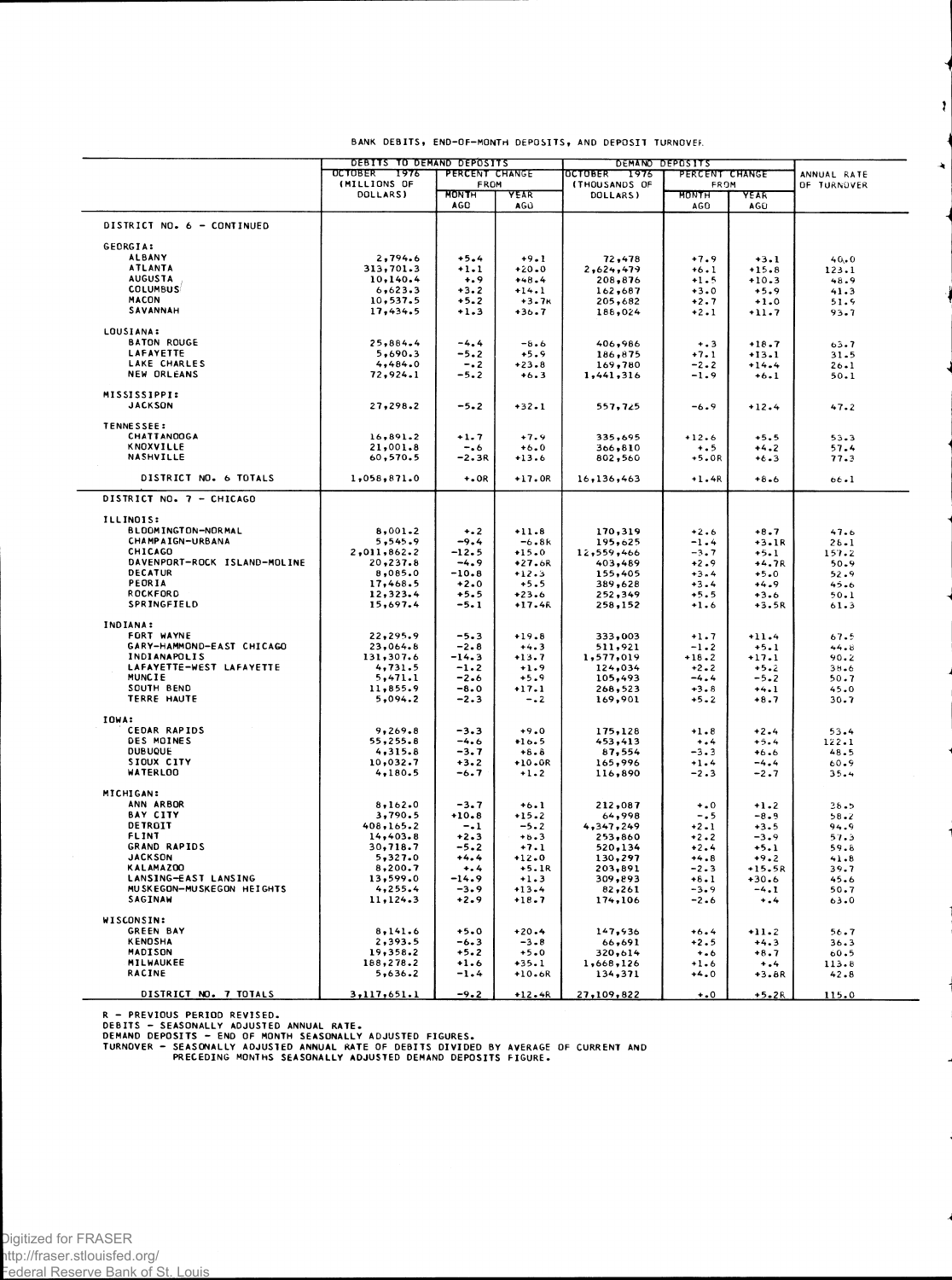| BANK DEBITS, END-OF-MONTH DEPOSITS, AND DEPOSIT TURNOVER |  |  |  |
|----------------------------------------------------------|--|--|--|
|----------------------------------------------------------|--|--|--|

|                               | DEBITS TO DEMAND DEPOSITS |                   |            | DEMAND DEPOSITS                  |                      |             |             |
|-------------------------------|---------------------------|-------------------|------------|----------------------------------|----------------------|-------------|-------------|
|                               | 7976<br><b>OCTOBER</b>    | PERCENT CHANGE    |            | <b>OCTOBER</b><br>1976           | PERCENT CHANGE       |             | ANNUAL RATE |
|                               | (MILLIONS OF<br>DOLLARS)  | FROM<br>MONTH     | YEAR       | <b>(THOUSANDS OF</b><br>DOLLARS) | FROM<br><b>MONTH</b> | <b>YEAR</b> | OF TURNOVER |
|                               |                           | <b>AGO</b>        | <b>AGO</b> |                                  | AGO                  | AGO         |             |
| DISTRICT NO. 8 - ST. LOUIS    |                           |                   |            |                                  |                      |             |             |
| <b>ARKANSAS:</b>              |                           |                   |            |                                  |                      |             |             |
| EL DORADO*                    | 5,269.1                   | $-8.0$            | $-25.0$    | 59,616                           | $+4.2$               | $+7.8$      | 90.2        |
| FORT SMITH                    | 5,474.9                   | $-3.7$            | $+11.2$    | 184,032                          | $\ddots$             | $-5.6$      | 29.9        |
| <b>HELENA*</b>                | 504.7                     | $-27.7$           | $+5.0$     | 18,493                           | $+4.7$               | $+2.4$      | 27.9        |
| LITTLE ROCK-NORTH LITTLE ROCK | 28,642.7                  | $+1.6$            | $+8.5$     | 465,588                          | $-1 - 8$             | $+9.7$      | 60.9        |
| PINE BLUFF                    | 3,546.6                   | $+4.8$            | $-3 - 2$   | 88,814                           | $+ .7$               | $+15.5$     | 40.1        |
| TEXARKANA, TEX.               | 2,663.5                   | $-.2$             | $+3.5$     | 105,063                          | $-0.5$               | $+3.5$      | 25.3        |
| ILLINOIS:                     |                           |                   |            |                                  |                      |             |             |
| QUINCY*                       | 2,955.6                   | $+3.7$            | $+11.8$    | 76,185                           | $+6.3$               | $+1.3$      | $40 - 0$    |
| INDIANA:                      |                           |                   |            |                                  |                      |             |             |
| EVANSVILLE                    | 12,003.2                  | $-1.0$            | $+22.7$    | 296,628                          | $+5.1$               | $+11.7$     | 41.5        |
| <b>KENTUCKY:</b>              |                           |                   |            |                                  |                      |             |             |
| LOUISVILLE                    | 72,302.6                  | $+2.7$            | $+16.4$    | 1,004,008                        | $+0.7$               | $+3.4$      | 72.3        |
| OWENSBORO*                    | 2,945.2                   | $-1.2$            | $+22.5$    | 96,390                           | $\ddotsc$            | $+2.9$      | 30.6        |
| PADUCAH*                      | 2,140.5                   | $-4.1$            | $+18 - 8$  | 69,944                           | -. 7                 | $+6.2$      | 30.5        |
|                               |                           |                   |            |                                  |                      |             |             |
| MISSISSIPPI:<br>GREENVILLE*   | 1,688.0                   | $+6.9$            | $+28.6$    | 55,556                           | $\ddotsc$            |             |             |
|                               |                           |                   |            |                                  |                      | $+6.5$      | 30.4        |
| MISSOURI:<br>CAPE GIRARDEAU*  |                           |                   |            |                                  |                      |             |             |
| HANNIBAL*                     | 1,870.1<br>498.4          | $-9.4$<br>$-11.6$ | $+14.2$    | 56,479                           | $+1.0$               | $+16.6$     | 33.3        |
| ST. LOUIS                     | 386,658.4                 | $+1.5$            | $-2.2$     | 22,339                           | $+ 2$                | -.7         | 22.3        |
|                               |                           |                   | $+26.0$    | 2,710,369                        | $+ . 5$              | $+2.1$      | 143.0       |
| SPRINGFIELD                   | 11,130.5                  | $+ 0.6$           | $+16.7$    | 208,001                          | $+6.3$               | $+8.2$      | 55.1        |
| TENNESSEE:                    |                           |                   |            |                                  |                      |             |             |
| JACKSON*                      | 1,995.8                   | $+1.6$            | $+13.3$    | 68,226                           | $+2.6$               | $+5.3$      | 29.6        |
| MEMPHIS                       | 79,281.2                  | $+3.4$            | $+6 - 2$   | 883,743                          | -.9                  | $+4.7$      | 89.3        |
| DISTRICT NO. 8 TOTALS         | 621,571.1                 | $+1.6$            | $+19.5$    | 6,469,474                        | $+ 0.6$              | $+4.0$      | $96 - 4$    |
|                               |                           |                   |            |                                  |                      |             |             |
| DISTRICT NO. 9 - MINNEAPOLIS  |                           |                   |            |                                  |                      |             |             |
| MINNESOTA:                    |                           |                   |            |                                  |                      |             |             |
| DULUTH-SUPERIOR, WISC.        | 9,023.3                   | $-1.9$            | $+22.3$    | 221,808                          | $+ 0.6$              | $+1.7$      | $40 - 8$    |
| MINNEAPOLIS-ST. PAUL          | 356,556.0                 | $-2.6$            | $+20.8$    | 2,362,163                        | +4.7                 | +7.6        | 154.4       |
| <b>MONTANA:</b>               |                           |                   |            |                                  |                      |             |             |
| <b>BILLINGS</b>               | 5,702.9                   | $-4.1$            | $+14.6$    | 137,545                          | $+ .5$               | $-0.5$      | 41.6        |
| GREAT FALLS                   | 11,424.2                  | $-8.2$            | $+188.3$   | 98,633                           | $+ 5$                | $+5.4$      | $116 - 1$   |
|                               |                           |                   |            |                                  |                      |             |             |
| NORTH DAKOTA:                 |                           |                   |            |                                  |                      |             |             |
| FARGO-MOORHEAD, MINN.         | 7,874.9                   | $+4.4$            | $+19.3$    | 171,612                          | $+3 - 7$             | $+3 - 4$    | 46.7        |
| SOUTH DAKOTA:                 |                           |                   |            |                                  |                      |             |             |
| SIOUX FALLS                   | 6,458.2                   | $-11.1$           | $+7.0$     | 148,311                          | $^{+.9}$             | $+4.6$      | 43.7        |
| DISTRICT NO. 9 TOTALS         | 397,039.5                 | $-2.8$            | $+22.5$    | 3,140,072                        | $+3.8$               | $+6.4$      | $128 - 8$   |
| DISTRICT NO. 10 - KANSAS CITY |                           |                   |            |                                  |                      |             |             |
|                               |                           |                   |            |                                  |                      |             |             |
| COLORADO:                     |                           |                   |            |                                  |                      |             |             |
| COLORADO SPRINGS              | 9,160.1                   | $-2.9$            | $+13.8$    | 222,040                          | $+ 0.7$              | $+3.1$      | 41.4        |
| DENVER                        | 122,009.7                 | -6.1              | $+8.6$     | 1,757,021                        | -2.0                 | $+4.6$      | $68 - 8$    |
| PUEBLO                        | 3,520.3                   | -.6               | $+9.1$     | 91,391                           | $+ .9$               | $+4.8$      | $38 - 7$    |
| <b>KANSAS:</b>                |                           |                   |            |                                  |                      |             |             |
| <b>TOPEKA</b>                 | 63,461.6                  | $-17.1$           | $+20.9$    | 205,897                          | $+ 7$                | -3.7        | 309.3       |
| WICHITA                       | 31,691.8                  | $-6.3$            | $+20.8$    | 530,522                          | +1.2R                | $+3.0$      | $60 - 1$    |
| MISSOURI:                     |                           |                   |            |                                  |                      |             |             |
| KANSAS CITY, KANSAS           | 154,067.9                 | $-3.6$            | $+10.7$    | 1,801,737                        | $+2.0$               | $+3.5$      | 86.4        |
|                               | 3,806.4                   | $-1.7R$           | $+3.0$     | 107,460                          | $+5.2$               | $-0.2$      | 36.3        |
| ST. JOSEPH<br>SEDALIA*        | 981.1                     | $-5.8$            | $+6.4$     | 37,850                           | $+5.1$               | $+1.8$      | 26.6        |
| <b>NEBRASKA:</b>              |                           |                   |            |                                  |                      |             |             |
| LINCOLN                       | 14,323.7                  | $-6.0$            | $-5.4$     | 215,566                          | $-2.9$               | $+2 - 8$    | 65.5        |
| OMAHA, IOWA                   | 47,680.2                  | $+5.6$            | $+11.1$    | 654,890                          | -2.1                 | $+2.3$      | 72.0        |
| NEW MEXICO:                   |                           |                   |            |                                  |                      |             |             |
| <b>ALBUQUERQUE</b>            | 43,731.3                  | $+1.4$            | $+23.8$    | 411,954                          | -. 5                 | $+10.4$     | 105.9       |
| OKLAHOMA:                     |                           |                   |            |                                  |                      |             |             |
| LAWTON                        | 2,112.8                   | $+1.6$            | $+20.6$    | 84,832                           | -.3                  | $+5.3$      | $24 - 9$    |
| <b>OKLAHOMA CITY</b>          | 60,044.9                  | $-8.8$            | $+21.1$    | 978,548                          | $+5.7$               | $+8.7$      | $63 - 0$    |
| TULSA                         | 58,686.0                  | $^{+.9}$          | $+4.6$     | 892,299                          | $+5.0$               | $+10.2$     | 67.4        |
|                               |                           |                   |            |                                  |                      |             |             |
| DISTRICT NO. 10 TOTALS        | 615,277.5                 | $-5.0R$           | $+12.5$    | 7,992,007                        | $+1.1R$              | $+5.0$      | 77.7        |

R - PREVIOUS PERIOD REVISED.<br>THE CITY ONLY (OR) NOT AN SMSA BUT REPORTED ON A COUNTY BASIS.<br>DEBITS - SEASONALLY ADJUSTED ANNUAL RATE.<br>DEMAND DEPOSITS - END OF MONTH SEASONALLY ADJUSTED FIGURES.<br>TURNOVER - SEASONALLY ADJUST

 $\frac{1}{2}$ 

 $\vert$   $\star$